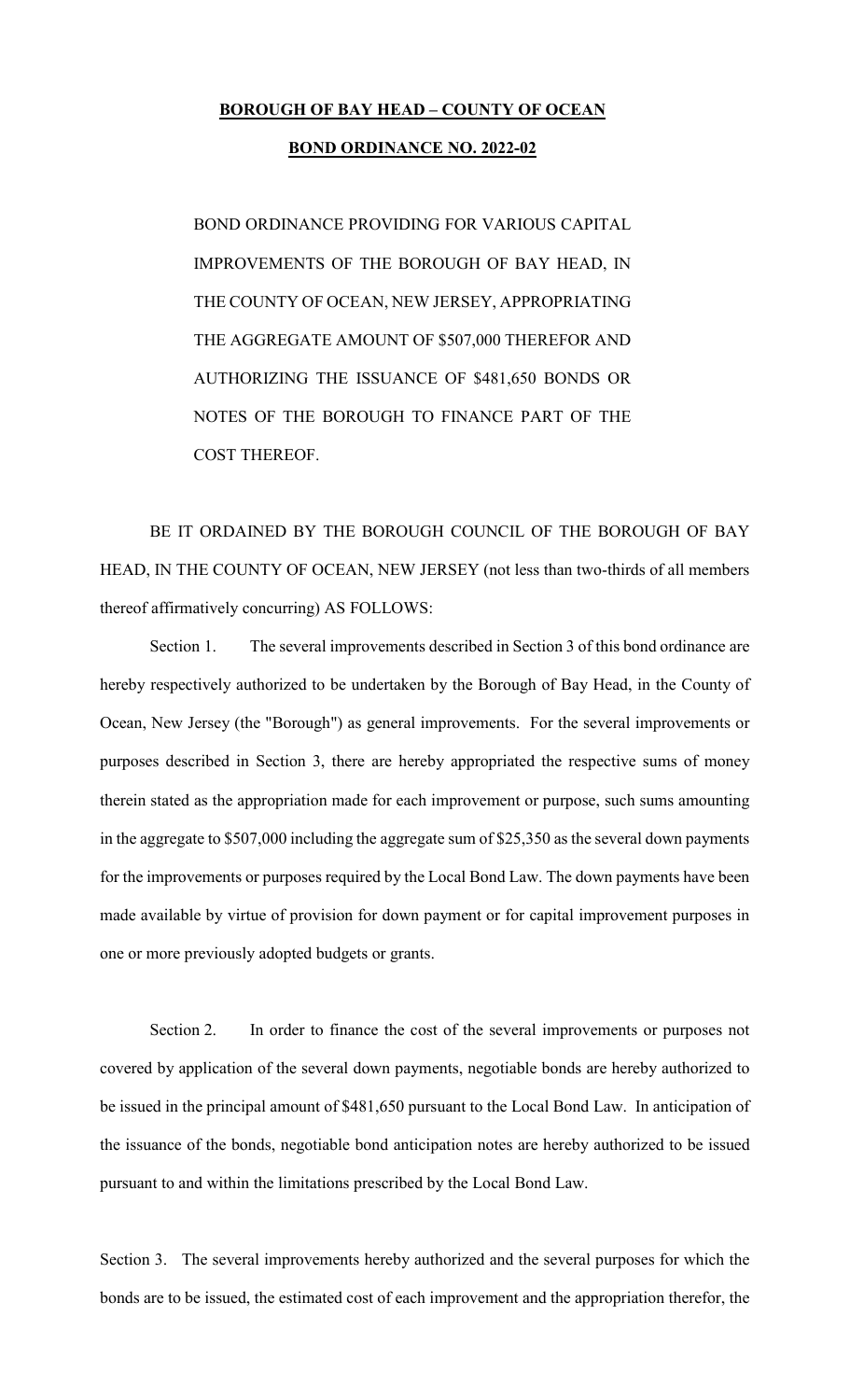estimated maximum amount of bonds or notes to be issued for each improvement and the period

of usefulness of each improvement are as follows:

| <b>Purpose</b>                                                                                                                                                                     | Appropriation<br>and<br><b>Estimated</b><br>Cost | <b>Estimated</b><br><b>Maximum</b><br><b>Amount on</b><br><b>Bonds</b> or<br><b>Notes</b> | Period of<br><b>Usefulness</b> |
|------------------------------------------------------------------------------------------------------------------------------------------------------------------------------------|--------------------------------------------------|-------------------------------------------------------------------------------------------|--------------------------------|
| <b>Acquisition of Police Vehicle</b><br>$\left( \right)$<br>The acquisition of a Police Vehicle including all work and<br>materials necessary therefore and incidental<br>thereto. | \$57,000                                         | \$54,150                                                                                  | 7 years                        |
| <b>Improvements to Municipal Building</b><br>2)<br>Improvements to the Municipal Building including all<br>work and materials necessary therefore and incidental thereto.          | \$450,000                                        | \$427,500                                                                                 | 7 years                        |
| <b>TOTALS</b>                                                                                                                                                                      | \$507,000                                        | \$481,650                                                                                 |                                |

The excess of the appropriation made for each of the improvements or purposes aforesaid over the estimated maximum amount of bonds or notes to be issued therefor, as above stated, is the amount of the down payment for each purpose.

Section 4. All bond anticipation notes issued hereunder shall mature at such times as may be determined by the chief financial officer; provided that no note shall mature later than one year from its date. The notes shall bear interest at such rate or rates and be in such form as may be determined by the chief financial officer. The chief financial officer shall determine all matters in connection with notes issued pursuant to this ordinance, and the chief financial officer's signature upon the notes shall be conclusive evidence as to all such determinations. All notes issued hereunder may be renewed from time to time subject to the provisions of the Local Bond Law. The chief financial officer is hereby authorized to sell part or all of the notes from time to time at public or private sale and to deliver them to the purchasers thereof upon receipt of payment of the purchase price plus accrued interest from their dates to the date of delivery thereof. The chief financial officer is directed to report in writing to the governing body at the meeting next succeeding the date when any sale or delivery of the notes pursuant to this ordinance is made. Such report must include the amount, the description, the interest rate and the maturity schedule of the notes sold, the price obtained and the name of the purchaser.

Section 5. The Borough hereby certifies that it has adopted a capital budget or a temporary capital budget, as applicable. The capital or temporary capital budget of the Borough is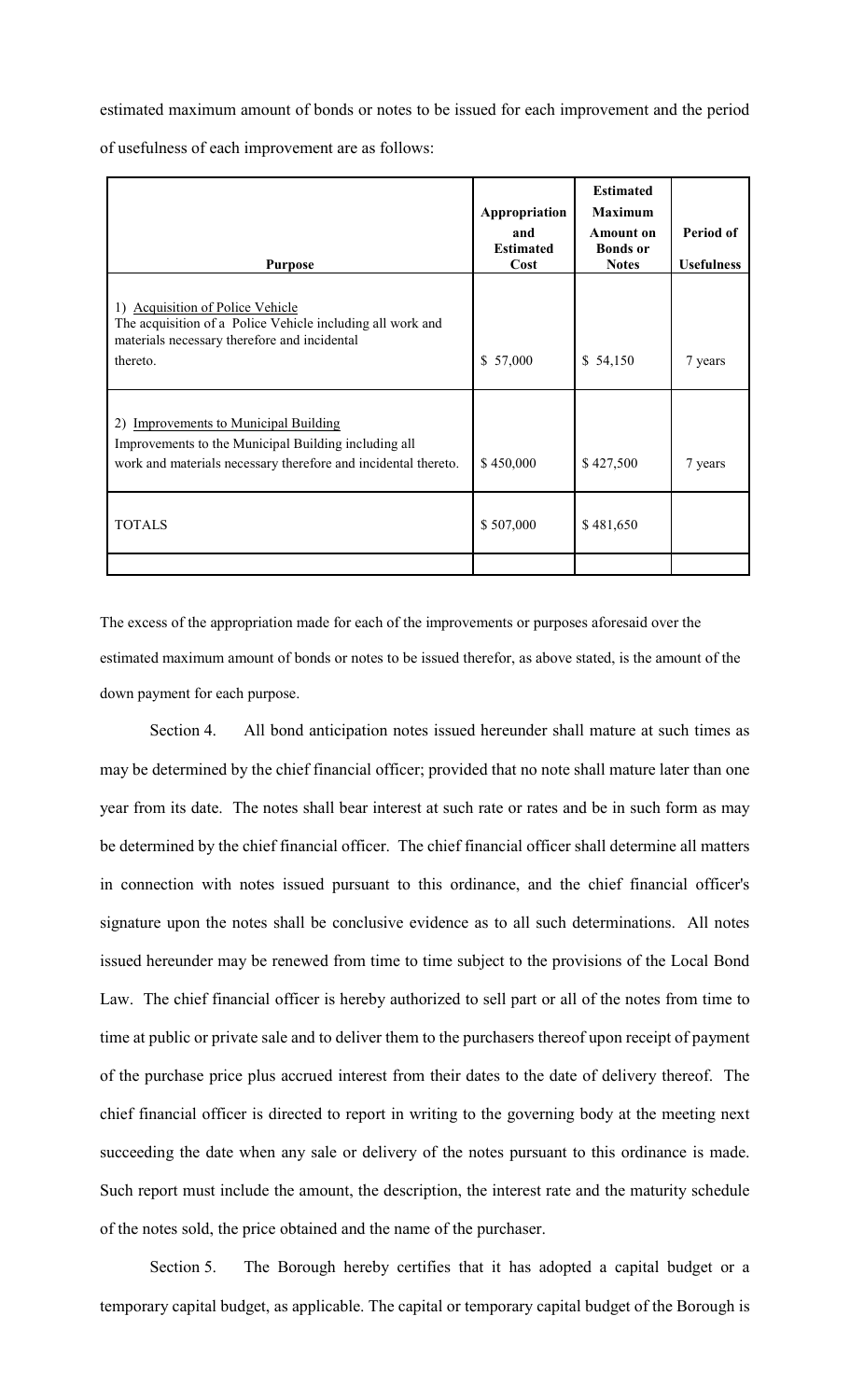hereby amended to conform with the provisions of this ordinance to the extent of any inconsistency herewith. To the extent that the purposes authorized herein are inconsistent with the adopted capital or temporary capital budget, a revised capital or temporary capital budget has been filed with the Division of Local Government Services.

Section 6. The following additional matters are hereby determined, declared, recited and stated:

(a) The purposes described in Section 3 of this bond ordinance are not current expenses. They are all improvements that the Borough may lawfully undertake as general improvements, and no part of the costs thereof has been or shall be specially assessed on property specially benefitted thereby.

(b) The average period of usefulness, computed on the basis of the respective amounts of obligations authorized for each purpose and the reasonable life thereof within the limitations of the Local Bond Law, is 6.32 years.

(c) The Supplemental Debt Statement required by the Local Bond Law has been duly prepared and filed in the office of the Clerk, and a complete executed duplicate thereof has been filed in the office of the Director of the Division of Local Government Services in the Department of Community Affairs of the State of New Jersey. Such statement shows that the gross debt of the Borough as defined in the Local Bond Law is increased by the authorization of the bonds and notes provided in this bond ordinance by \$481,650, and the obligations authorized herein will be within all debt limitations prescribed by that Law.

(d) An aggregate amount not exceeding \$35,000 for items of expense listed in and permitted under N.J.S.A. 40A:2-20 is included in the estimated costs indicated herein for the purposes or improvements.

Section 7. The Borough hereby declares the intent of the Borough to issue the bonds or bond anticipation notes in the amount authorized in Section 2 of this bond ordinance and to use proceeds to pay or reimburse expenditures for the costs of the purposes described in Section 3 of this bond ordinance. This Section 7 is a declaration of intent within the meaning and for purposes of Treasury Regulations.

Section 8. Any grant moneys received for the purposes described in Section 3 hereof shall be applied either to direct payment of the cost of the improvements or to payment of the obligations issued pursuant to this ordinance. The amount of obligations authorized but not issued hereunder shall be reduced to the extent that such funds are so used.